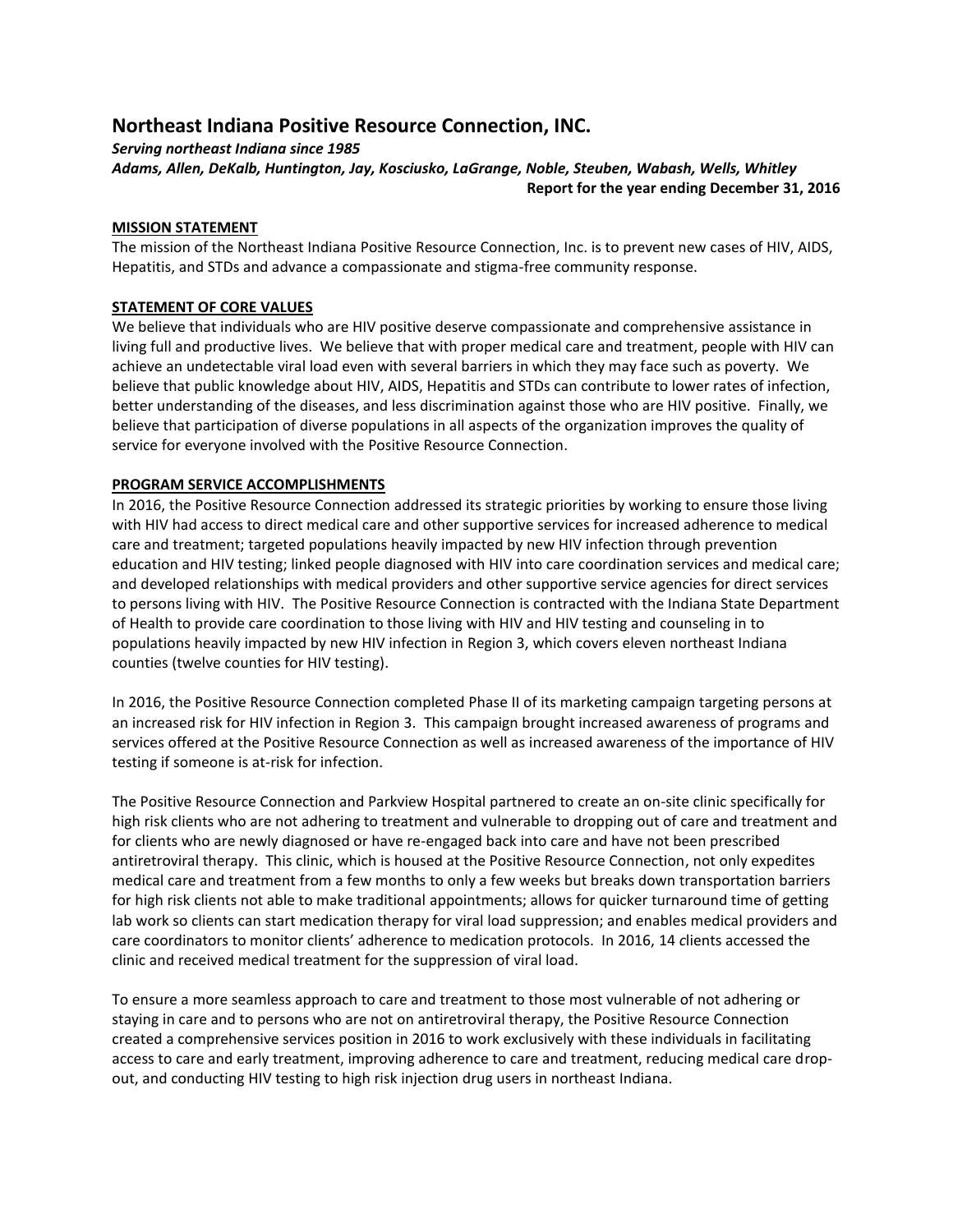In 2016, the Positive Resource Connection and Parkview Hospital's infectious disease staff expanded the clinic to include PrEP (Pre-Exposure Prophylaxis). The PrEP clinic allows high risk HIV negative individuals to be prescribed an HIV medication (Truvada) which prevents them from becoming infected with HIV. In 2016, 11 people accessed the PrEP clinic of which 9 were prescribed Truvada. Due to the success of the PrEP clinic and clinic for HIV positive individuals, the clinic was expanded to twice a month instead of once a month.

With the state's approval of the Syringe Services Program (SSP) in Allen County in 2016, the Fort Wayne-Allen County Health Department decided to house the syringe program at the Positive Resource Connection's clinic. This program is designed for persons who inject drugs to receive clean needles in exchange for used ones, as well as provides substance use treatment referrals if desired, and other needed items such band aids, sharps container, alcohol wipes, and distilled water. In November 2016, the Positive Resource Connection hired a part-time staff person to assist in the distribution of the needles and other equipment and enrolling people in the program.

To align itself with its mission, the Positive Resource Connection began providing Hepatitis C and Syphilis testing through the use of blood draws. Blood draws has also allowed the Positive Resource Connection to provide 4th generation HIV testing which detects HIV antibodies within 14 days of becoming infected instead of the 3 months. Because  $4<sup>th</sup>$  generation HIV testing can detect HIV earlier in the infection, persons who test HIV positive are able to receive treatment which increases viral load suppression. In 2016, the Positive Resource Connection also began a pilot program in Kosciusko County to provide rapid Hepatitis C testing with results in 20 minutes. This Hepatitis C rapid tests can be performed in conjunction with HIV. A total of 67 individuals were tested for Hepatitis C and 16 individuals for Syphilis in 2016.

In 2016, the care coordination department assisted 418 individuals living with HIV and worked with them on adherence to medical treatment and care and provided assistance to eliminate any barriers that may prohibit them from staying engaged in care and treatment. In 2016, clients accessed internal and external community resources that included health insurance, housing and utility assistance, food and nutrition, medical care and treatment, legal help, education, support groups, and counseling. Care coordination services are enhanced by a Spanish-speaking care coordinator, support specialist for clients with substance use issues, a housing coordinator to prevent homelessness among HIV positive individuals, and a Burmese speaking translator who helps to eliminate language and cultural barriers to Burmese clients in accessing services. The Positive Resource Connection also owns and operates a 17-unit residential facility for persons living with HIV and offers one-bedroom and efficiency units all with full kitchen and baths. Through its care coordination program in 2016, 86% of clients achieved an undetectable viral load which is well above the national average of 35%.

The outreach services department provided prevention education, awareness, outreach, and HIV testing and counseling to populations heavily impacted by new HIV infection, as well as the general public. Specific prevention programs targeted at-risk youth, women, African American and Latino men and women, Men who have Sex with Men (MSM), especially young gay men, substance users including injection drug users, and other at-risk and underserved populations in twelve counties in northeast Indiana. To raise awareness on the impact of HIV/STD infection and reduce stigma surrounding HIV, outreach staff participated in a number of health and community events and conducted street outreach as well as outreach on social dating sites targeting MSM. In 2016, more than 6,500 individuals in northeast Indiana gained new knowledge about HIV, AIDS, STDs, and viral Hepatitis. In 2016, the Positive Resource Connection provided free HIV testing and prevention counseling utilizing the OraQuick HIV© rapid test with HIV test results given in 20 minutes. The outreach department conducted HIV testing and counseling during HIV prevention educations, at special events, during outreach, in-house, and established public testing sites in all twelve counties in which the outreach department serves. The Positive Resource Connection provided free testing to 1,376 individuals who benefited from knowing their HIV status.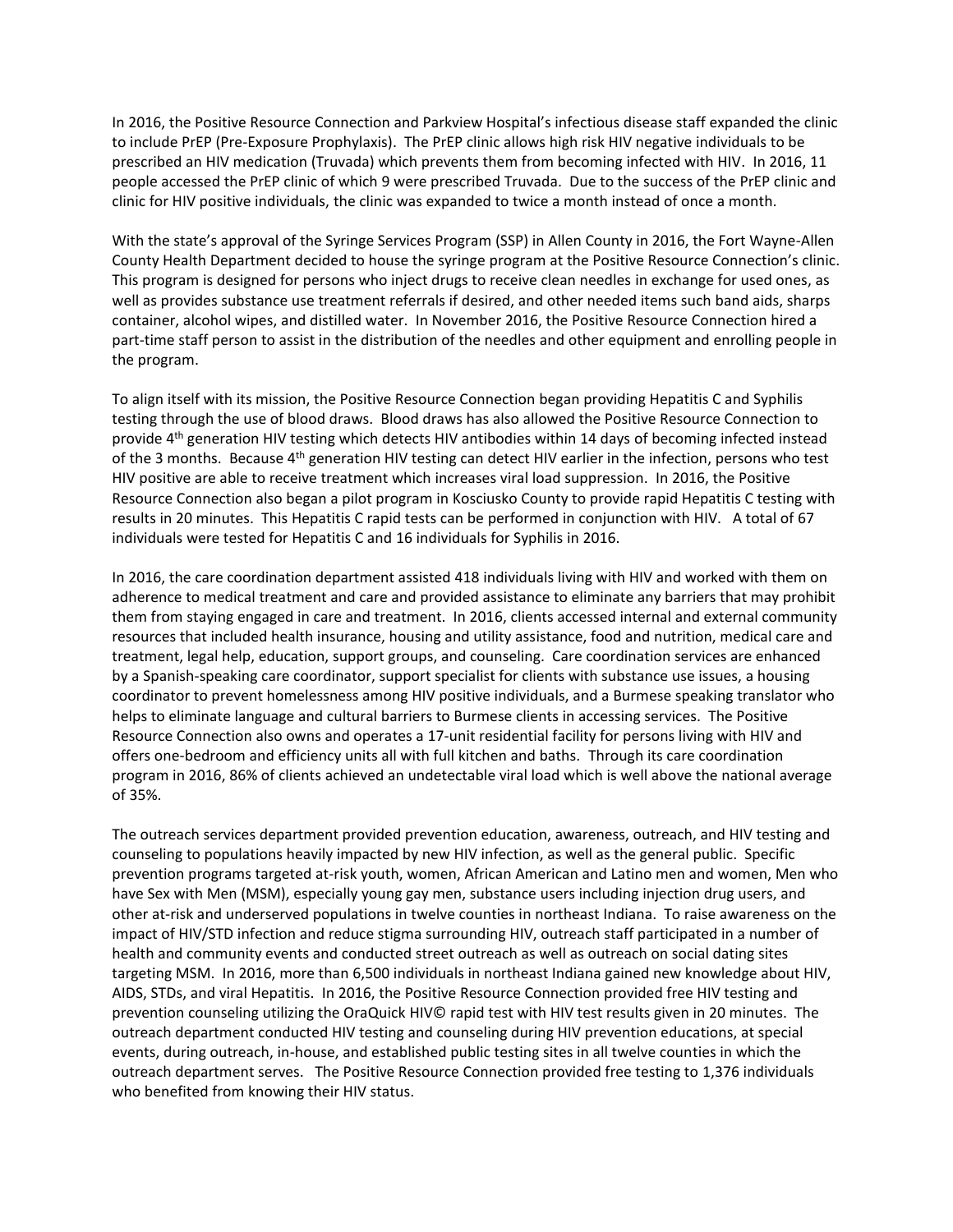In addition to care and support to those living with HIV and ongoing educational and HIV testing efforts, the Positive Resource Connection raised community awareness through public events like National Black HIV Awareness Day in February, National Day of Testing in June, National Gay Men's HIV Awareness Day in September, National Latino HIV Awareness Day in October, and World AIDS Day in December.

Volunteers worked alongside professional staff in assisting with office work, committee projects, and event planning. Volunteers played an important role in the Gregory Manifold Food Pantry by hosting pantry parties so people living with HIV could have access to more food and nutrition.

To raise funds for its programs and to increase awareness on HIV, the Positive Resource Connection sponsored the 20th annual AIDS Walk in May at Parkview Field and in October received funds raised by the 28<sup>th</sup> Annual Lesbian and Gay Dinner Dance, for which the Positive Resource Connection was the fiscal agent and financial recipient of funds raised.

### **CONTACT INFORMATION**

| Northeast Indiana Positive Resource Connection, Inc. | 260.744.1144     |
|------------------------------------------------------|------------------|
| 525 Oxford Street                                    | 1.800.417.3085   |
| Fort Wayne, Indiana 46806                            | Fax 260.745.0978 |
| www.positiveresourceconnection.org                   | info@neiprc.org  |

#### **AFFILIATIONS**

*HIV Care Coordination, Special Populations Support Program, and the CTR program are programs of the Indiana State Department of Health. The Housing Opportunities for Persons with AIDS is a program through the Indiana Housing and Community Development Authority. The Positive Resource Connection is a Partner Agency of the United Way of Allen County.*

#### **BOARD OF DIRECTORS, 2016**

David Kirk, *President* David Kirk Photography Debby Beckman, Vice President YWCA Gary Zwierzynski, *Treasurer* Home Nursing Services Bobbi Golani, *Secretary* ICAN & Payton Place Rick Maples Home Nursing Services Daniel Borgman Helmke Beams LLP Dr. Jason Bailey Parkview Hospital

**STAFF, 2016**

Executive Director, Jeff Markley Front Desk Assistance, Reggie Trout Director of Client Services, Sara Seifert Care Coordinator, Megan Perry

Sandra Griffin Community Volunteer / Retired Alan Nauts St. Francis University Ken Shields Parkview Health Rob Boyd Salin Bank Julie Thiel Shambaugh & Son Dar Richardson Loss and Grief Counselor Rob Hennessey Leadership Fort Wayne - Board Intern

Care Coordinator, Seth Korman Care Coordinator, Meg Olivo Care Coordinator, Kellen Lewis Lead Care Coordinator, Kathleen Menefee